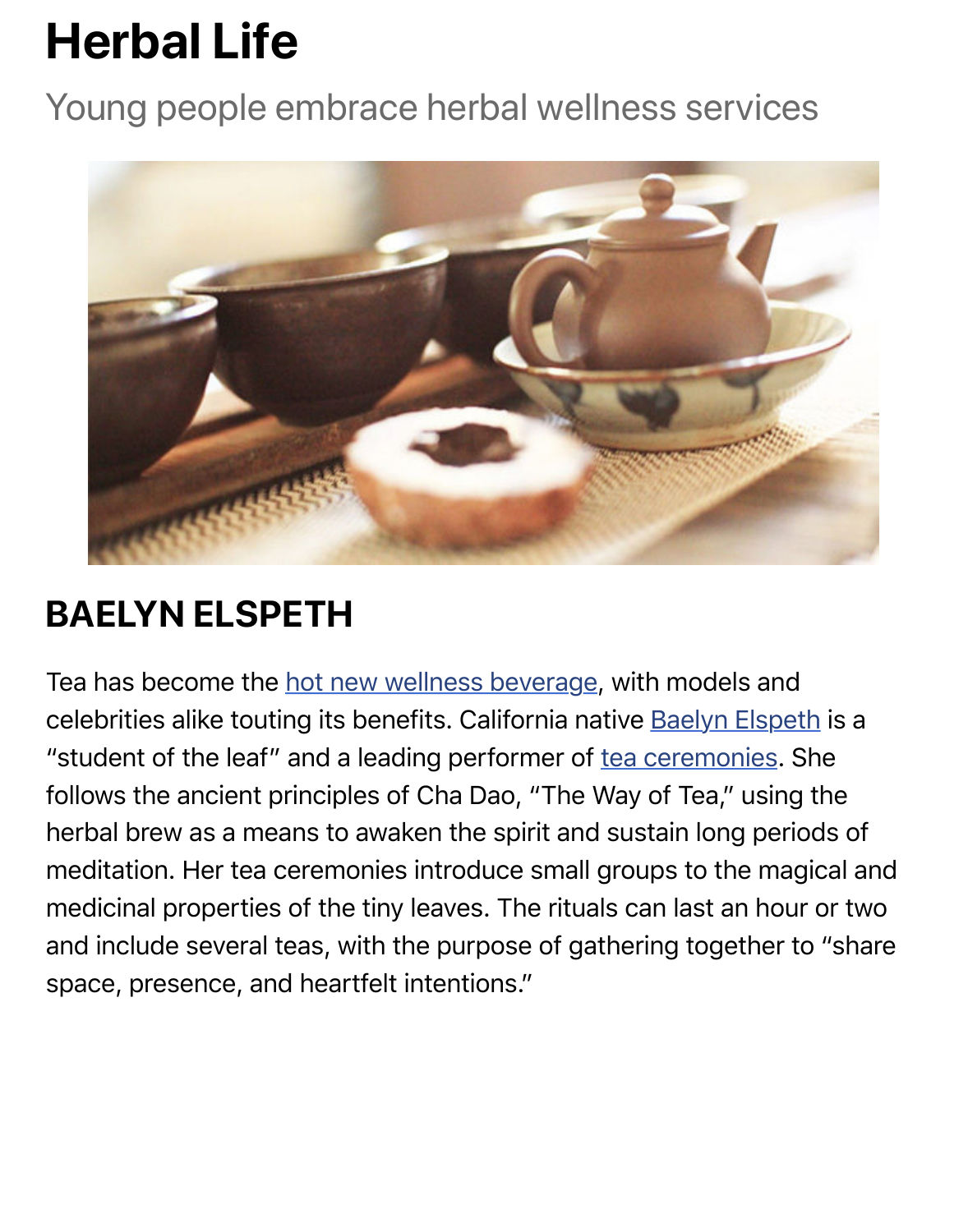

## **MAHA ROSE**

Located in Brooklyn, Maha Rose is a center for holistic healing, with offerings ranging from acupuncture to yoga to herbalism. Recent classes the power of herbs included "Magical Herbalism for Dreaming and Visioning," which took attendees on an inner journey, leveraging pla the form of teas, inc[ense, balms,](http://www.maharose.com/) and anointing oils—to induce a state lucid dreaming. The forthcoming "Ayurvedic Herbs for the New York Woman" will use specific herbs and spices to help women deal with [stresses faced in the urban environment. Instructors will explain ho](http://webcache.googleusercontent.com/search?q=cache:ludMRaLYbdoJ:www.maharose.com/products/thursday-january-21st-magical-herbalism-herbs-for-dreaming-and-visioning+&cd=1&hl=en&ct=clnk&gl=us)w teas and tonics to "bring the body, mind, and spirit to a balanced state.